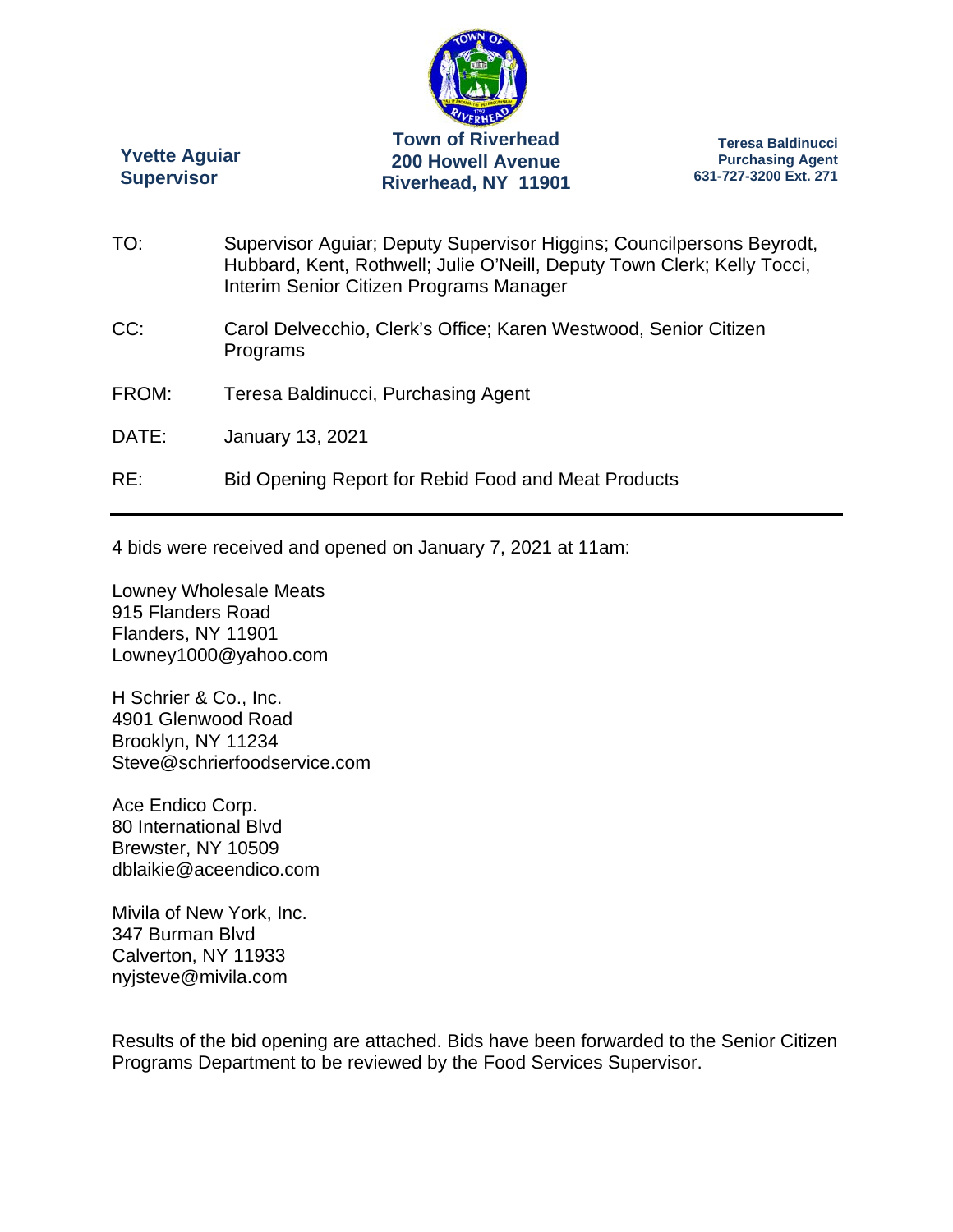|                | BID NAME: REBID FOOD AND MEAT PRODUCTS 2021                   |                 |                  |                        |                       |                       |                     |                  |                          |                            |
|----------------|---------------------------------------------------------------|-----------------|------------------|------------------------|-----------------------|-----------------------|---------------------|------------------|--------------------------|----------------------------|
|                | BID OPENING DATE: 1/7/2021                                    |                 |                  |                        |                       |                       |                     |                  |                          |                            |
| COMPANY:       |                                                               |                 |                  | LOWNEY WHOLESALE MEATS | H. SCHRIER & CO. INC. |                       | ACE ENDICO CORP.    |                  |                          | MIVILA OF NEW YORK INC.    |
| CONTACT:       |                                                               |                 |                  | ADAM H. LOWNEY         |                       | <b>STEVE MAIORANO</b> | <b>DEAN BLAIKIE</b> |                  | <b>JESSICA STEVENSON</b> |                            |
| PHONE #:       |                                                               |                 |                  | 631-727-3635           | 631-307-9570          |                       | 914-347-3244        |                  |                          | 631-953-6970               |
| <b>ITEM#</b>   | <b>DESCRIPTION</b>                                            | <b>UNIT</b>     | <b>BID PRICE</b> | <b>EXCEPTION</b>       | <b>BID PRICE</b>      | <b>EXCEPTION</b>      | <b>BID PRICE</b>    | <b>EXCEPTION</b> | <b>BID PRICE</b>         | <b>EXCEPTION</b>           |
|                | <b>GROCERY</b>                                                |                 |                  |                        |                       |                       |                     |                  |                          |                            |
| $\mathbf{1}$   | ALMONDS, SLICED                                               | 3#              | \$22.00          |                        | No Bid                |                       | \$26.89             | Yes - 3.5#       | \$25.50                  |                            |
| $\overline{2}$ | <b>APPLE CIDER</b>                                            | 8/64 oz.        | No Bid           |                        | \$16.49               |                       | \$16.29             |                  | \$16.90                  |                            |
| $\overline{3}$ | APPLES, SLICED, CANNED                                        | 6/10            | \$32.00          |                        | \$28.68               |                       | \$28.39             |                  | \$28.40                  |                            |
| 4              | APPLESAUCE, NO SUGAR ADDED                                    | 6/10            | No Bid           |                        | \$21.65               |                       | \$25.79             |                  | \$21.65                  |                            |
| 5              | <b>BAY LEAF</b>                                               | 16 OZ.          | No Bid           |                        | \$3.95                |                       | \$4.59              |                  | \$4.95                   |                            |
| 6              | BBQ SAUCE, KEN'S OR SWEET BABY RAY'S                          | $4/1$ GAL       | \$48.00          |                        | \$47.25               |                       | \$47.89             |                  | \$46.25                  |                            |
| $\overline{7}$ | BEANS, GARBANZO (CHICK PEAS)                                  | 6/10            | \$25.00          |                        | \$20.75               |                       | \$23.89             |                  | \$20.90                  |                            |
| 8              | BEANS, THREE BEAN SALAD                                       | 6/10            | \$32.00          |                        | \$32.04               |                       | \$33.19             |                  | \$29.90                  |                            |
| 9              | BEEF BASE, GOLD LABEL                                         | 6/1#            | No Bid           |                        | \$40.83               |                       | \$34.59             |                  | \$32.88                  |                            |
| 10             | BEETS, SWEET PICKLED, SLICED                                  | 6/10            | No Bid           |                        | \$37.89               |                       | \$31.50             |                  | \$29.85                  |                            |
| 11             | <b>BLACK BEANS, CANNED</b>                                    | 6/10            | No Bid           |                        | \$21.75               |                       | \$23.69             |                  | \$22.85                  |                            |
| 12             | BLACK-EYED PEAS, CANNED                                       | 6/10            | No Bid           |                        | No Bid                |                       | \$29.89             |                  | \$25.85                  |                            |
|                | BREADCRUMBS, PLAIN - description left off bid in error        |                 |                  |                        |                       |                       |                     |                  |                          |                            |
| 13             | resulted in no bids                                           | 6/5#            | No Bid           |                        | No Bid                |                       | No Bid              |                  | No Bid                   |                            |
| 14             | CABBAGE, SHREDDED (cole slaw mix)                             | 4/5#            | No Bid           |                        | \$20.25               |                       | No Bid              |                  | \$22.70                  |                            |
| 15             | CEREAL, CREAM OF WHEAT                                        | 12/28 OZ        | No Bid           |                        | \$24.30               |                       | \$13.68             |                  | \$21.00                  | Yes - Farina               |
| 16             | CHICKEN BASE, GOLD LABEL                                      | 6/1#            | No Bid           |                        | \$37.84               |                       | \$39.89             |                  | \$59.85                  | Yes - 12/1#                |
| 17             | <b>CHICKEN BROTH</b>                                          | 12/46 OZ        | No Bid           |                        | \$32.20               |                       | \$29.89             |                  | \$28.85                  |                            |
| 18             | CHIPS, COOL RANCH, IND.                                       | 64/1.75 OZ      | No Bid           |                        | No Bid                |                       | \$38.03             |                  | \$32.95                  |                            |
| 19             | CHIPS, NACHO CHEESE., IND.                                    | 64/1.75 OZ      | No Bid           |                        | \$34.60               |                       | No Bid              |                  | \$32.95                  |                            |
| 20             | CHOPPED GARLIC IN OIL                                         | 12/2#           | No Bid           |                        | \$21.68               |                       | \$33.95             |                  | \$36.00                  |                            |
| 21             | CINNAMON                                                      | 16 OZ.          | No Bid           |                        | \$3.70                |                       | \$3.48              |                  | \$3.95                   |                            |
| 22             | CLAM BASE, GOLD LABEL<br>COFFEE, GROUND, DECAF, MAXWELL HOUSE | 6/1#<br>29.3 OZ | No Bid           |                        | No Bid                |                       | \$60.99             |                  | \$57.75                  |                            |
| 23<br>24       | COFFEE, GROUND, REGULAR, MAXWELL HOUSE                        | 30.5 OZ         | No Bid<br>No Bid |                        | \$67.39<br>\$72.60    | Yes<br>Yes            | \$32.39<br>\$82.85  | Yes              | \$124.53<br>\$124.11     | Yes-24/14oz<br>Yes-24/14oz |
| 25             | COOKIE, OREO, 4-PACK                                          | 120/1.6 OZ      | No Bid           |                        | \$40.90               |                       | \$40.89             |                  | \$40.90                  |                            |
| 26             | COOKIES, CHOCOLATE CHIP                                       | 10#             | No Bid           |                        | \$24.80               |                       | \$28.79             |                  | \$24.85                  |                            |
| 27             | COOKIES, LORNA DOONES, 4-PACK                                 | 120/10Z         | No Bid           |                        | \$37.00               |                       | \$36.79             |                  | \$36.95                  |                            |
| 28             | COOKIES, OATMEAL                                              | 10#             | No Bid           |                        | \$21.98               |                       | \$23.89             |                  | \$22.00                  |                            |
| 29             | <b>CORN STARCH</b>                                            | 24/1#           | No Bid           |                        | \$20.75               |                       | \$19.93             |                  | \$18.95                  |                            |
| 30             | CORN, WHOLE KERNEL                                            | 6/10            | \$29.00          |                        | \$25.44               |                       | \$25.97             |                  | \$21.95                  |                            |
| 31             | CRACKERS, OYSTERETTE TYPE                                     | 150 CT          | No Bid           |                        | No Bid                |                       | \$13.98             |                  | \$15.25                  |                            |
| 32             | CRANBERRIES, DRIED (OCEAN SPRAY)                              | 10#             | No Bid           |                        | \$27.89               |                       | \$19.50             |                  | \$16.50                  | Yes-Packer 5lb             |
| 33             | CRANBERRY SAUCE, OCEAN SPRAY (JELLIED)                        | 6/10            | No Bid           |                        | \$43.95               |                       | \$41.87             |                  | \$38.90                  |                            |
| 34             | <b>CROUTONS</b>                                               | 5/2.25#         | No Bid           |                        | No Bid                |                       | \$21.59             |                  | \$24.50                  |                            |
| 35             | DRESSING, BALSAMIC VINEGARETTE, KEN'S                         | $4/1$ GAL       | \$48.00          |                        | \$47.50               |                       | \$46.39             |                  | \$47.50                  |                            |
| 36             | DRESSING, CHAMPAGNE VINEGARETTE, KEN'S                        | $4/1$ GAL       | No Bid           |                        | No Bid                |                       | \$59.98             |                  | \$47.50                  |                            |
| 37             | DRESSING, ITALIAN, KEN'S ZESTY                                | $4/1$ GAL       | No Bid           |                        | No Bid                |                       | \$47.89             |                  | \$47.50                  |                            |
| 38             | DRESSING, ITALIAN, KRAFT ZESTY                                | $4/1$ GAL       | No Bid           |                        | \$47.50               |                       | \$47.89             |                  | \$43.90                  |                            |
| 39             | DRESSING, RANCH, KEN'S                                        | $4/1$ GAL       | \$45.00          |                        | \$47.80               |                       | \$47.89             |                  | \$47.75                  |                            |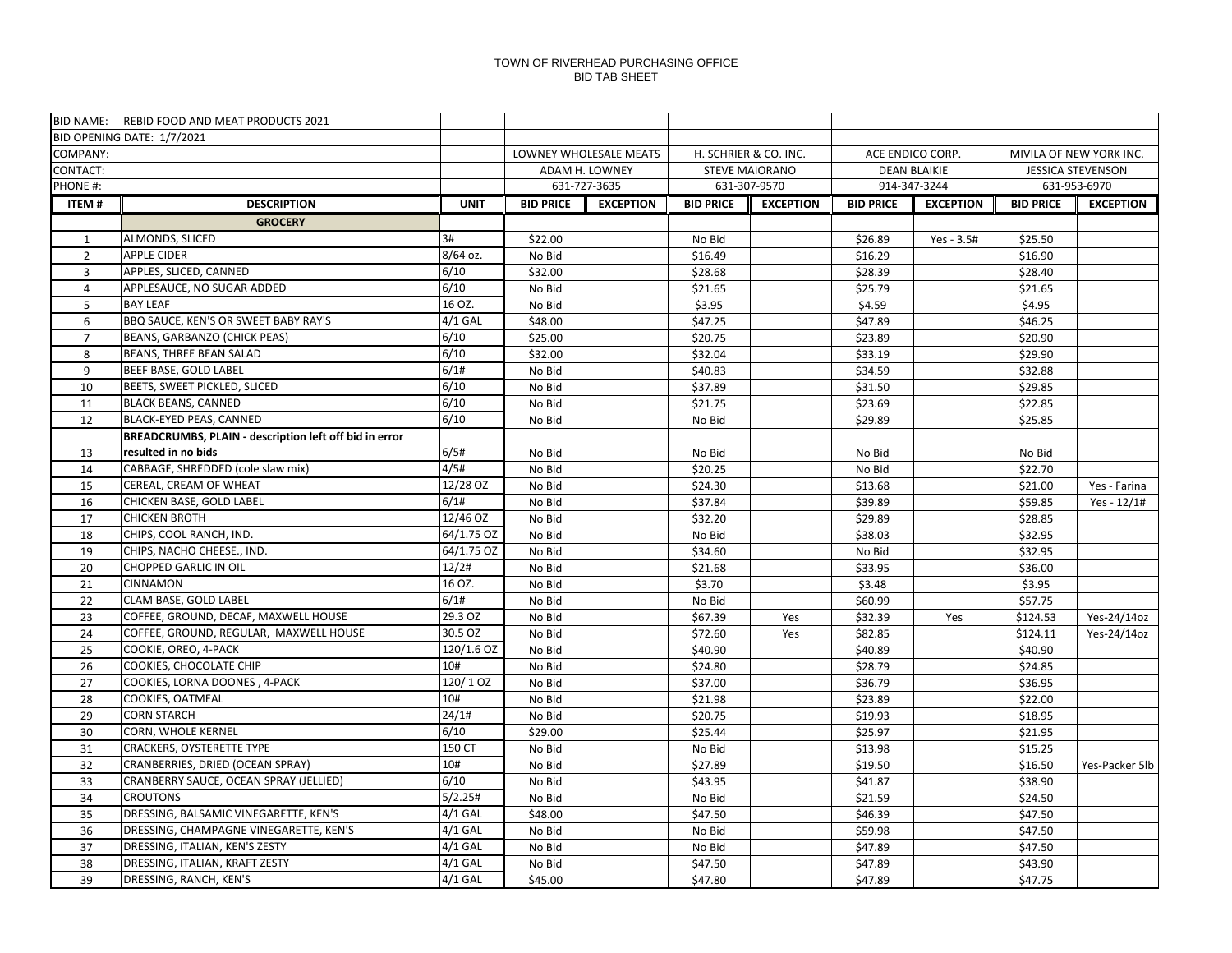|              | BID NAME: REBID FOOD AND MEAT PRODUCTS 2021 |             |                  |                        |                       |                       |                  |                     |                          |                         |
|--------------|---------------------------------------------|-------------|------------------|------------------------|-----------------------|-----------------------|------------------|---------------------|--------------------------|-------------------------|
|              | BID OPENING DATE: 1/7/2021                  |             |                  |                        |                       |                       |                  |                     |                          |                         |
| COMPANY:     |                                             |             |                  | LOWNEY WHOLESALE MEATS |                       | H. SCHRIER & CO. INC. |                  | ACE ENDICO CORP.    |                          | MIVILA OF NEW YORK INC. |
| CONTACT:     |                                             |             |                  | ADAM H. LOWNEY         | <b>STEVE MAIORANO</b> |                       |                  | <b>DEAN BLAIKIE</b> | <b>JESSICA STEVENSON</b> |                         |
| PHONE #:     |                                             |             |                  | 631-727-3635           | 631-307-9570          |                       | 914-347-3244     |                     | 631-953-6970             |                         |
| <b>ITEM#</b> | <b>DESCRIPTION</b>                          | <b>UNIT</b> | <b>BID PRICE</b> | <b>EXCEPTION</b>       | <b>BID PRICE</b>      | <b>EXCEPTION</b>      | <b>BID PRICE</b> | <b>EXCEPTION</b>    | <b>BID PRICE</b>         | <b>EXCEPTION</b>        |
| 40           | FISH, TUNA, WHITE                           | 6/66 OZ     | No Bid           |                        | \$98.95               |                       | \$95.79          |                     | \$94.00                  |                         |
| 41           | FLOUR, ALL PURPOSE                          | 2/25#       | \$26.00          |                        | \$13.95               |                       | \$16.98          |                     | \$16.85                  |                         |
| 42           | FLOUR WRAP, 12"                             | 72 CT       | \$16.00          |                        | \$16.00               |                       | \$16.89          |                     | \$16.85                  |                         |
| 43           | FRUIT COCKTAIL IN JUICE                     | 6/10#       | \$35.00          |                        | \$32.48               |                       | \$34.94          |                     | \$33.95                  |                         |
| 44           | FRUIT SALAD, MEDLEY IN JUICE                | 6/10#       | No Bid           |                        | \$31.75               |                       | \$29.93          |                     | No Bid                   |                         |
| 45           | FRUIT SALAD, TROPICAL IN JUICE              | 6/10#       | No Bid           |                        | \$29.95               |                       | \$29.97          |                     | \$30.95                  |                         |
| 46           | GARLIC, GRANULATED                          | 7#          | No Bid           |                        | \$25.00               |                       | \$29.79          |                     | \$19.90                  |                         |
| 47           | <b>GLAZE, BALSAMIC</b>                      | 4/12.9 OZ   | No Bid           |                        | \$37.00               |                       | \$37.89          |                     | \$38.90                  | Yes-6/12.9oz            |
| 48           | <b>GRAHAM CRACKER CRUMBS</b>                | 2/5#        | No Bid           |                        | No Bid                |                       | \$24.69          |                     | \$26.90                  |                         |
| 49           | <b>GRAVY MASTER</b>                         | 32OZ        | No Bid           |                        | \$11.45               |                       | \$9.99           |                     | \$9.50                   |                         |
| 50           | JELL-O, RED                                 | 12/24 OZ    | No Bid           |                        | \$27.60               | Yes                   | \$32.89          |                     | \$27.75                  |                         |
| 51           | JUICE, APPLE, MOTTS                         | 8/64 OZ     | No Bid           |                        | \$20.98               |                       | \$21.95          |                     | \$23.95                  |                         |
| 52           | JUICE, CRANBERRY, OCEAN SPRAY               | 8/64 OZ     | No Bid           |                        | \$22.80               |                       | \$22.49          |                     | \$22.90                  |                         |
|              |                                             |             |                  |                        |                       |                       |                  |                     |                          | Yes-Tropicana           |
| 53           | JUICE, ORANGE, HOMEMAKER                    | 8/590Z      | No Bid           |                        | \$22.75               |                       | \$18.89          |                     | \$27.85                  | $6/52$ oz               |
| 54           | JUICE, PINEAPPLE                            | 12/46 OZ    | No Bid           |                        | \$27.25               |                       | \$29.98          |                     | \$28.95                  |                         |
| 55           | KETCHUP, HEINZ                              | 6/10        | \$36.00          |                        | \$33.84               |                       | \$34.72          |                     | \$33.65                  |                         |
| 56           | KETCHUP, IND. HEINZ                         | 1000 CT     | No Bid           |                        | \$19.00               |                       | \$14.98          |                     | \$34.60                  |                         |
| 57           | <b>KIDNEY BEANS</b>                         | 6/10#       | \$25.00          |                        | \$22.25               |                       | \$27.39          |                     | \$24.35                  |                         |
| 58           | ITEM #57 DUPLICATED IN ERROR                |             |                  |                        |                       |                       |                  |                     |                          |                         |
| 59           | LEMON JUICE, PC                             | 200 CT      | No Bid           |                        | \$8.75                |                       | \$6.99           |                     | \$8.95                   |                         |
| 60           | MAYONNAISE, HELLMANN'S                      | $4/1$ GAL   | \$57.00          |                        | \$62.88               |                       | \$58.95          |                     | \$59.75                  |                         |
| 61           | MAYONNAISE, HELLMANS, PC                    | 210 CT      | No Bid           |                        | \$26.70               |                       | \$24.49          |                     | \$24.55                  |                         |
| 62           | MAYONNAISE, IMPERIAL                        | $4/1$ GAL   | No Bid           |                        | \$23.95               | Yes                   | \$26.49          |                     | \$25.95                  | Yes-Embassy             |
| 63           | MUSHROOMS, CANNED                           | 6/10        | No Bid           |                        | \$32.95               |                       | \$36.89          |                     | \$39.90                  |                         |
| 64           | MUSTARD, GULDEN'S                           | 1 GAL       | No Bid           |                        | \$11.70               |                       | \$7.99           |                     | \$9.45                   |                         |
| 65           | MUSTARD, GULDEN'S, PC                       | 500 CT      | No Bid           |                        | \$17.95               |                       | \$18.79          |                     | \$19.95                  |                         |
| 66           | OATMEAL, QUAKER OATS, OLD FASHIONED         | 12/48 OZ    | No Bid           |                        | No Bid                |                       | \$31.45          |                     | \$39.75                  | Yes-12/42oz             |
| 67           | ONION, GRANULATED                           | 7#          | No Bid           |                        | \$18.74               |                       | \$18.69          |                     | \$19.92                  | $Yes-5#$                |
| 68           | ORANGES, MANDARIN, WHOLE SEGMENT            | 6/10#       | No Bid           |                        | \$33.25               |                       | \$37.59          |                     | \$36.90                  |                         |
| 69           | OREGANO                                     | 16 OZ       | No Bid           |                        | \$3.50                |                       | \$7.19           |                     | \$5.85                   |                         |
| 70           | <b>PAM SPRAY</b>                            | 6/17 OZ     | No Bid           |                        | \$19.98               |                       | \$18.97          |                     | \$24.90                  |                         |
| 71           | <b>PAPRIKA</b>                              | 16 OZ       | No Bid           |                        | \$3.37                |                       | \$4.99           |                     | \$3.65                   |                         |
| 72           | PARSLEY, FLAKES                             | 8 OZ        | No Bid           |                        | \$4.24                |                       | \$7.19           |                     | \$6.90                   |                         |
| 73           | PASTA, EGG NOODLES, WIDE                    | 10#         | \$14.00          |                        | \$13.50               |                       | \$9.98           |                     | \$12.85                  |                         |
| 74           | PASTA, ELBOW MACARONI                       | 20#         | No Bid           |                        | \$19.25               |                       | \$12.29          |                     | \$12.85                  |                         |
| 75           | PASTA, PENNE                                | 20#         | \$18.00          |                        | \$19.95               |                       | \$12.69          |                     | \$12.85                  |                         |
| 76           | PASTA, SPAGHETTI                            | 20#         | No Bid           |                        | \$19.95               |                       | \$12.69          |                     | \$12.85                  |                         |
| 77           | PASTA, TRI-COLOR, SPIRAL                    | 10#         | No Bid           |                        | \$13.95               |                       | \$25.09          | Yes - 20#           | \$12.85                  |                         |
| 78           | PASTA, ZITI                                 | 20#         | No Bid           |                        | \$19.25               |                       | \$12.69          |                     | \$12.85                  |                         |
| 79           | PEACHES, SLICED, NATURAL, IN JUICE          | 6/10        | No Bid           |                        | \$32.90               |                       | \$28.98          |                     | \$28.25                  |                         |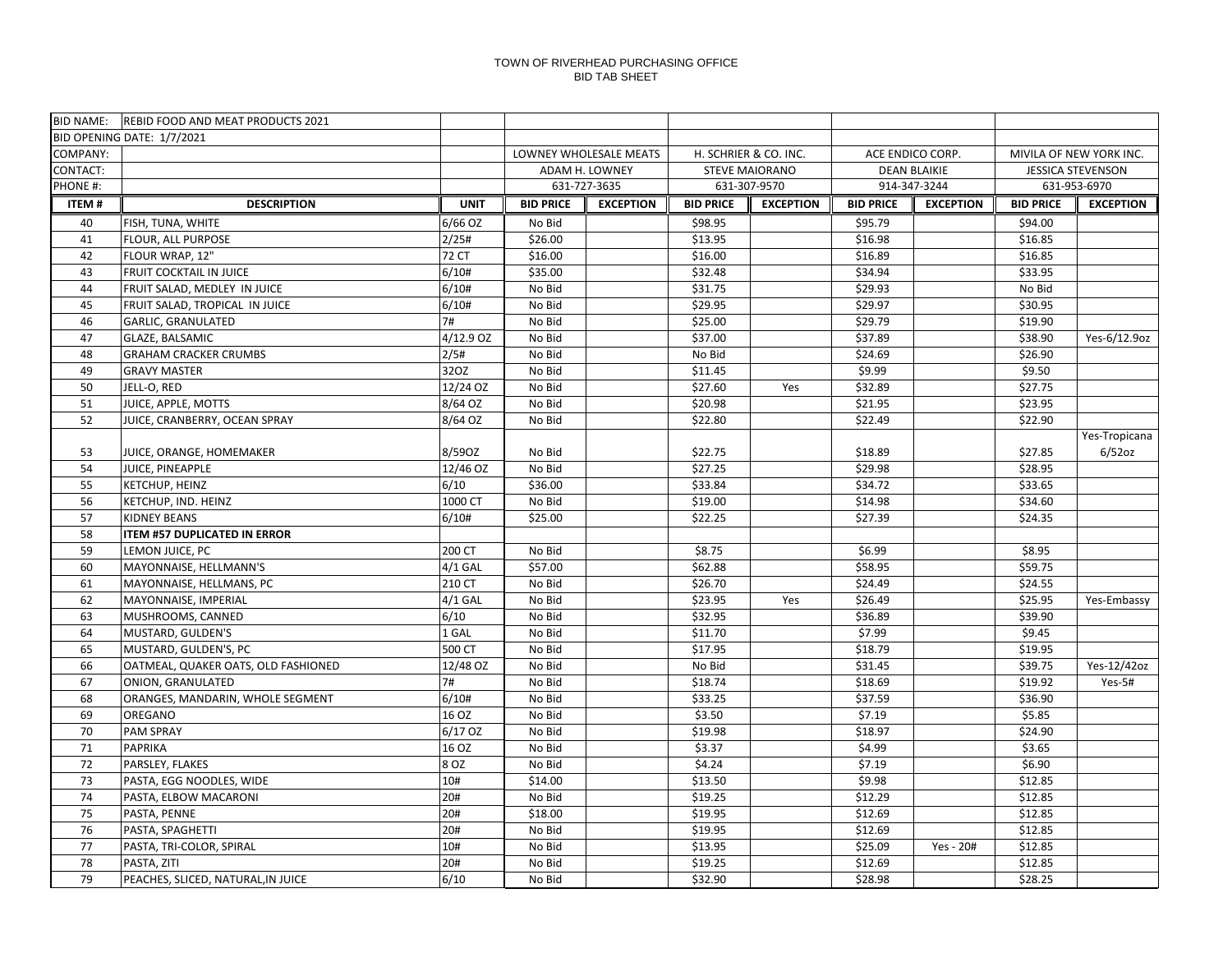|              | BID NAME: REBID FOOD AND MEAT PRODUCTS 2021 |             |                        |                  |                       |                  |                     |                  |                          |                  |
|--------------|---------------------------------------------|-------------|------------------------|------------------|-----------------------|------------------|---------------------|------------------|--------------------------|------------------|
|              | BID OPENING DATE: 1/7/2021                  |             |                        |                  |                       |                  |                     |                  |                          |                  |
| COMPANY:     |                                             |             | LOWNEY WHOLESALE MEATS |                  | H. SCHRIER & CO. INC. |                  | ACE ENDICO CORP.    |                  | MIVILA OF NEW YORK INC.  |                  |
| CONTACT:     |                                             |             |                        | ADAM H. LOWNEY   | <b>STEVE MAIORANO</b> |                  | <b>DEAN BLAIKIE</b> |                  | <b>JESSICA STEVENSON</b> |                  |
| PHONE #:     |                                             |             |                        | 631-727-3635     |                       | 631-307-9570     | 914-347-3244        |                  |                          | 631-953-6970     |
| <b>ITEM#</b> | <b>DESCRIPTION</b>                          | <b>UNIT</b> | <b>BID PRICE</b>       | <b>EXCEPTION</b> | <b>BID PRICE</b>      | <b>EXCEPTION</b> | <b>BID PRICE</b>    | <b>EXCEPTION</b> | <b>BID PRICE</b>         | <b>EXCEPTION</b> |
| 80           | PEAR HALVES, NATURAL, IN JUICE              | 6/10        | No Bid                 |                  | \$28.20               |                  | \$31.97             |                  | \$31.95                  |                  |
| 81           | PEARS, DICED, NATURAL, IN JUICE             | 6/10        | No Bid                 |                  | \$23.00               |                  | \$27.59             |                  | \$27.95                  |                  |
| 82           | PEPPER STRIPS, MIXED RED & GREEN            | 6/10        | No Bid                 |                  | \$30.75               |                  | \$39.98             |                  | \$29.60                  |                  |
| 83           | PEPPER, BLACK                               | 16 OZ       | No Bid                 |                  | \$5.40                |                  | \$5.59              |                  | \$4.89                   |                  |
| 84           | PEPPERS, RED, FIREROASTED                   | 6/10        | No Bid                 |                  | \$30.75               |                  | \$31.89             |                  | \$31.85                  |                  |
| 85           | PINEAPPLE CHUNKS, IN JUICE                  | 6/10        | No Bid                 |                  | \$31.90               |                  | \$30.89             |                  | \$29.95                  |                  |
| 86           | PINEAPPLE SLICED, IN JUICE                  | 6/10        | No Bid                 |                  | \$33.00               |                  | \$33.79             |                  | \$34.40                  |                  |
| 87           | PORK & BEANS, (BAKED) BUSH'S                | 6/10        | \$44.00                |                  | No Bid                |                  | \$26.98             | Yes              | \$24.75                  | Yes              |
| 88           | POTATO CHIPS                                | 104/1 OZ    | No Bid                 |                  | \$36.95               |                  | \$36.79             |                  | \$36.70                  |                  |
| 89           | POTATOES, SWEET, CANNED                     | 6/10        | \$35.00                |                  | \$29.80               |                  | \$24.89             |                  | \$27.85                  |                  |
| 90           | PRETZEL, VENDING                            | 88 CT       | No Bid                 |                  | \$33.49               |                  | \$32.50             | Yes - 120 ct     | \$33.90                  |                  |
| 91           | PUDDING, CHOCOLATE                          | 6/10        | \$32.00                |                  | \$25.95               |                  | \$29.79             |                  | \$26.95                  |                  |
| 92           | PUDDING, LEMON                              | 6/10        | No Bid                 |                  | \$27.50               |                  | \$34.95             |                  | \$26.95                  |                  |
| 93           | RED CABBAGE, SWEET & SOUR, LOHMANN          | 6/10        | No Bid                 |                  | \$36.95               |                  | \$36.79             | Yes              | \$33.95                  |                  |
| 94           | <b>RELISH</b>                               | $4/1$ GAL   | No Bid                 |                  | \$22.90               |                  | \$27.99             |                  | \$24.90                  |                  |
| 95           | RICE PILAF, UNCLE BEN'S                     | 6/36 OZ     | No Bid                 |                  | \$24.00               |                  | \$29.98             |                  | \$31.95                  |                  |
| 96           | RICE, WHITE, PARBOILED, UNCLE BEN'S         | 25#         | No Bid                 |                  | \$33.28               | Yes              | \$13.89             | Yes              | \$13.90                  | Yes              |
| 97           | RICE, WILD, LONG GRAIN, UNCLE BEN'S         | 6/36oz      | \$60.00                |                  | \$33.48               |                  | \$54.98             |                  | \$39.85                  |                  |
| 98           | SALAD OIL 90/10                             | $6/1$ GAL   | No Bid                 |                  | \$31.49               |                  | \$33.89             |                  | \$36.90                  |                  |
| 99           | <b>SALT</b>                                 | 24/26 OZ    | No Bid                 |                  | \$15.65               |                  | \$15.89             |                  | \$14.95                  |                  |
| 100          | SAUCE, DUCK                                 | $4/1$ GAL   | \$25.00                |                  | \$19.75               |                  | \$39.95             |                  | \$34.30                  |                  |
| 101          | SAUCE, SPAGHETTI, ANGELA MIA                | 6/10        | No Bid                 |                  | \$44.30               | Yes              | \$40.49             |                  | \$44.75                  |                  |
| 102          | SAUCE, SWEET & SOUR, KRAFT                  | 2/64 OZ     | No Bid                 |                  | \$37.96               |                  | \$37.95             |                  | \$39.50                  |                  |
| 103          | SAUCE, SWEET & SOUR, MINOR'S                | 6/64 OZ     | No Bid                 |                  | No Bid                |                  | \$45.99             |                  | \$46.50                  |                  |
| 104          | SAUCE, WORCESTERSHIRE                       | $4/1$ GAL   | No Bid                 |                  | \$15.00               |                  | \$13.99             |                  | \$16.90                  |                  |
| 105          | SAUERKRAUT, OLD FASHOINED BARREL, B&G       | 1 GAL       | \$11.00                |                  | No Bid                |                  | \$7.98              |                  | \$19.50                  |                  |
| 106          | SOY SAUCE LOW SODIUM                        | 6/64 OZ     | No Bid                 |                  | \$43.90               |                  | \$45.50             |                  | \$44.00                  |                  |
| 107          | SPLENDA                                     | 2000 CT     | No Bid                 |                  | \$31.27               |                  | \$29.79             |                  | \$34.50                  |                  |
| 108          | STRINGBEANS REG. CUT, CANNED                | 6/#10       | No Bid                 |                  | \$23.40               |                  | \$25.89             |                  | \$23.90                  |                  |
| 109          | STUFFING, CHICKEN FLAVOR, UNCLE BEN'S       | 6/28 OZ     | No Bid                 |                  | \$27.95               |                  | \$69.20             | Yes 6-55oz       | \$45.85                  | Yes-cornbread    |
| 110          | SUGAR, BROWN, LIGHT OR DARK                 | 24/1#       | No Bid                 |                  | \$29.95               |                  | \$29.75             |                  | \$29.85                  |                  |
| 111          | SUGAR, WHITE, GRANULATED                    | 50#         | \$28.00                |                  | \$29.40               |                  | \$27.89             |                  | \$33.90                  |                  |
| 112          | TEA BAGS, BLACK, LIPTON                     | 10/100 CT   | \$40.00                |                  | \$44.00               |                  | \$41.98             |                  | \$43.00                  |                  |
| 113          | TEA BAGS, GREEN, LIPTON                     | 5/100 CT    | No Bid                 |                  | \$21.82               |                  | \$30.89             | Yes              | \$27.85                  | Yes              |
| 114          | <b>THYME</b>                                | 16 OZ       | No Bid                 |                  | \$3.60                |                  | \$4.39              |                  | \$4.35                   |                  |
| 115          | TOMAOTES, WHOLE, CANNED                     | 6/10        | \$22.00                |                  | \$19.74               |                  | \$19.95             |                  | \$19.90                  |                  |
| 116          | <b>VEGETABLE OIL</b>                        | $4/1$ GAL   | No Bid                 |                  | \$31.00               |                  | \$36.98             | Yes - $6/1$ gal  | \$39.00                  |                  |
| 117          | <b>VINEGAR, CIDER</b>                       | $4/1$ GAL   | \$12.00                |                  | \$9.75                |                  | \$9.79              |                  | \$10.85                  |                  |
| 118          | <b>VINEGAR, WHITE</b>                       | $4/1$ GAL   | \$12.00                |                  | \$6.75                |                  | \$6.89              |                  | \$7.75                   |                  |
| 119          | WATER, POLAND SPRING, BOTTLES               | 24/16.90Z   | No Bid                 |                  | \$8.95                |                  | \$10.39             | Yes - 40 ct      | \$11.85                  | Yes-40ct         |
| 120          | ZUCCHINI & TOMATOES, CANNED                 | 6/10        | No Bid                 |                  | No Bid                |                  | No Bid              |                  | No Bid                   |                  |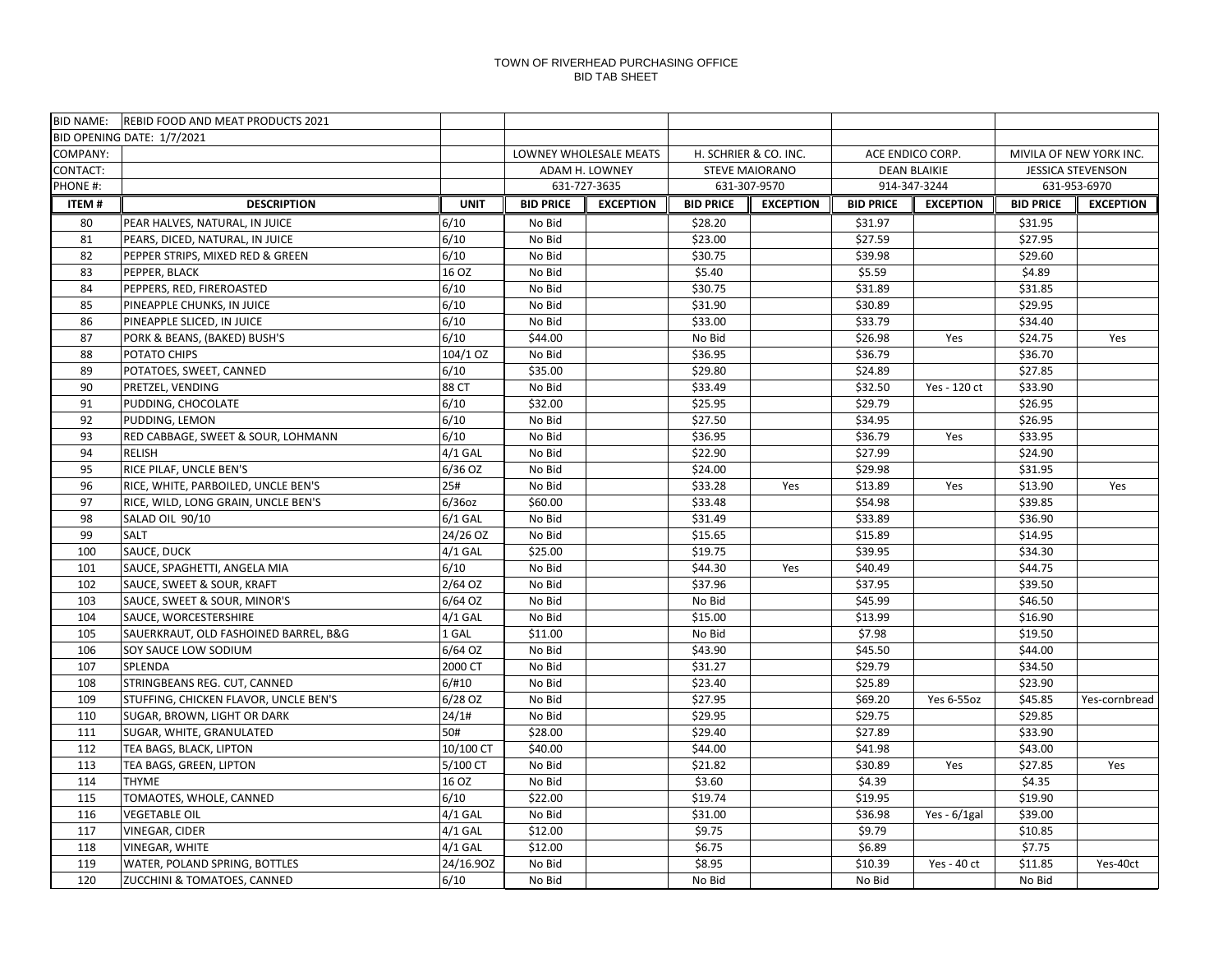|              | BID NAME: REBID FOOD AND MEAT PRODUCTS 2021 |                  |                                      |                                      |                    |                     |                    |                          |
|--------------|---------------------------------------------|------------------|--------------------------------------|--------------------------------------|--------------------|---------------------|--------------------|--------------------------|
|              | BID OPENING DATE: 1/7/2021                  |                  |                                      |                                      |                    |                     |                    |                          |
| COMPANY:     |                                             |                  | LOWNEY WHOLESALE MEATS               | H. SCHRIER & CO. INC.                | ACE ENDICO CORP.   |                     |                    | MIVILA OF NEW YORK INC.  |
| CONTACT:     |                                             |                  | ADAM H. LOWNEY                       | <b>STEVE MAIORANO</b>                |                    | <b>DEAN BLAIKIE</b> |                    | <b>JESSICA STEVENSON</b> |
| PHONE #:     |                                             |                  | 631-727-3635                         | 631-307-9570                         |                    | 914-347-3244        |                    | 631-953-6970             |
| <b>ITEM#</b> | <b>DESCRIPTION</b>                          | <b>UNIT</b>      | <b>BID PRICE</b><br><b>EXCEPTION</b> | <b>BID PRICE</b><br><b>EXCEPTION</b> | <b>BID PRICE</b>   | <b>EXCEPTION</b>    | <b>BID PRICE</b>   | <b>EXCEPTION</b>         |
|              |                                             |                  |                                      |                                      |                    |                     |                    |                          |
|              | <b>PRODUCE</b>                              |                  |                                      |                                      |                    |                     |                    |                          |
| 123          | <b>APPLES (MACINTOSH)</b>                   | 120-140          | No Bid                               | \$19.85                              | \$34.79            |                     | \$29.85            |                          |
| 124          | <b>BANANAS</b>                              | 10#              | No Bid                               | \$10.45                              | \$5.85             |                     | \$8.50             |                          |
| 125          | CANTELOUPE                                  | 3 CT             | No Bid                               | \$12.73                              | \$8.94             |                     | \$9.35             |                          |
| 126          | <b>CARROTS</b>                              | 50#              | No Bid                               | \$25.20                              | \$23.49            |                     | \$24.90            |                          |
| 127          | CAULIFLOWER                                 | 12 CT            | No Bid                               | \$29.00                              | \$47.00            |                     | \$38.75            |                          |
| 128          | <b>CELERY</b>                               | 24 CT            | No Bid                               | \$39.20                              | \$38.50            |                     | \$39.00            |                          |
| 129          | <b>CHERRY TOMATOES</b>                      | 10#              | No Bid                               | \$21.00                              | \$18.50            |                     | \$28.00            |                          |
| 130          | <b>CUCUMBERS</b>                            | 10#              | No Bid                               | \$12.00                              | \$5.95             | Yes-6 count         | \$6.99             | Yes-3 count              |
| 131          | FRESH CAULIFLOWER                           | <b>EACH</b>      | No Bid                               | \$13.75                              | \$8.95             |                     | \$9.00             | $Yes-3$                  |
| 132          | LETTUCE, ROMAINE HEARTS                     | 24 CT            | No Bid                               | \$75.00                              | \$40.50            |                     | \$42.00            | Yes-12/3# pk             |
| 133          | ONIONS, SPANISH                             | 50#              | No Bid                               | \$24.00                              | \$19.89            |                     | \$22.00            |                          |
| 134          | <b>ORANGES</b>                              | 1/113 CT         | No Bid                               | \$45.00                              | \$34.00            |                     | \$29.95            |                          |
| 135          | <b>PEARS</b>                                | 120 CT           | No Bid                               | \$58.00                              | \$40.59            |                     | \$39.99            |                          |
| 136          | PEPPERS, GREEN                              | 25#              | No Bid                               | \$30.80                              | \$27.49            |                     | \$28.25            |                          |
| 137          | PEPPERS, RED                                | 25#              | No Bid                               | \$39.00                              | \$39.79            |                     | \$49.00            |                          |
| 138          | PLUMS, BLACK                                | 28#              | No Bid                               | No Bid                               | \$49.89            |                     | \$45.00            |                          |
| 139<br>140   | POTATOES, IDAHO<br>POTATOES, RED, SIZE A    | 90 CT/50#<br>50# | No Bid<br>No Bid                     | \$25.00<br>\$26.00                   | \$26.50<br>\$23.79 |                     | \$26.50<br>\$26.50 |                          |
| 141          | POTATOES, RED, SIZE B                       | 50#              | No Bid                               | \$36.40                              | \$27.49            |                     | \$28.00            |                          |
| 142          | POTATOES, SWEET, #1                         | 1/40#            | No Bid                               | \$39.00                              | \$24.89            |                     | \$26.35            |                          |
| 143          | POTATOES, CHEF                              | 1/40#            | No Bid                               | \$22.00                              | \$21.50            |                     | No Bid             |                          |
| 144          | POTATOES, YUKON GOLD                        | 50#              | No Bid                               | \$29.00                              | \$24.98            |                     | \$28.00            |                          |
| 145          | WATERMELON                                  | <b>EACH</b>      | No Bid                               | \$16.00                              | \$14.59            |                     | \$12.00            |                          |
|              |                                             |                  |                                      |                                      |                    |                     |                    |                          |
|              | <b>BAKERY</b>                               |                  |                                      |                                      |                    |                     |                    |                          |
| 148          | <b>CROISSANTS</b>                           | 144/2.2 OZ       | No Bid                               | \$42.99                              | \$68.50            | Yes - 225 ct        | \$42.50            | Yes-48 2oz/cs            |
|              |                                             |                  |                                      |                                      |                    |                     |                    | Yes - Each 12"           |
| 149          | HERO ROLLS, 3X7                             | 12/6 CT 72       | No Bid                               | \$38.50                              | \$25.98            |                     | \$1.15             | Hero                     |
| 150          | MUFFINS, BLUEBERRY                          | 12/6 OZ          | No Bid                               | \$12.75                              | \$12.67            |                     | \$14.95            |                          |
| 151          | MUFFINS, CORN                               | 12/6 OZ          | No Bid                               | \$12.75                              | \$12.67            |                     | \$14.95            |                          |
|              |                                             |                  |                                      |                                      |                    |                     |                    | Yes-1.5oz                |
|              |                                             |                  |                                      |                                      |                    |                     |                    | each/1 doz per           |
| 152          | ROLLS, DINNER                               | 175/1.2 OZ       | No Bid                               | \$30.50                              | \$27.98            |                     | \$4.95             | <b>CS</b>                |
| 153          | ROLLS, HAMBURGER                            | 120 CT           | \$23.00                              | \$36.38                              | \$24.89            |                     | \$19.95            |                          |
| 154          | ROLLS, HOTDOG                               | 144 CT           | \$24.00                              | \$28.20                              | \$24.89            |                     | \$21.95            |                          |
|              |                                             |                  |                                      |                                      |                    |                     |                    |                          |
|              | <b>FROZEN VEGETABLES</b>                    |                  |                                      |                                      |                    |                     |                    |                          |
| 157          | ASPARAGUS SPEARS, FROZEN                    | 6/2.5#           | No Bid                               | \$52.62                              | \$26.95            |                     | \$41.25            |                          |
| 158          | <b>BROCOLLI FLORETS, FROZEN</b>             | 12/2#            | No Bid                               | \$18.30                              | \$19.97            |                     | \$19.20            |                          |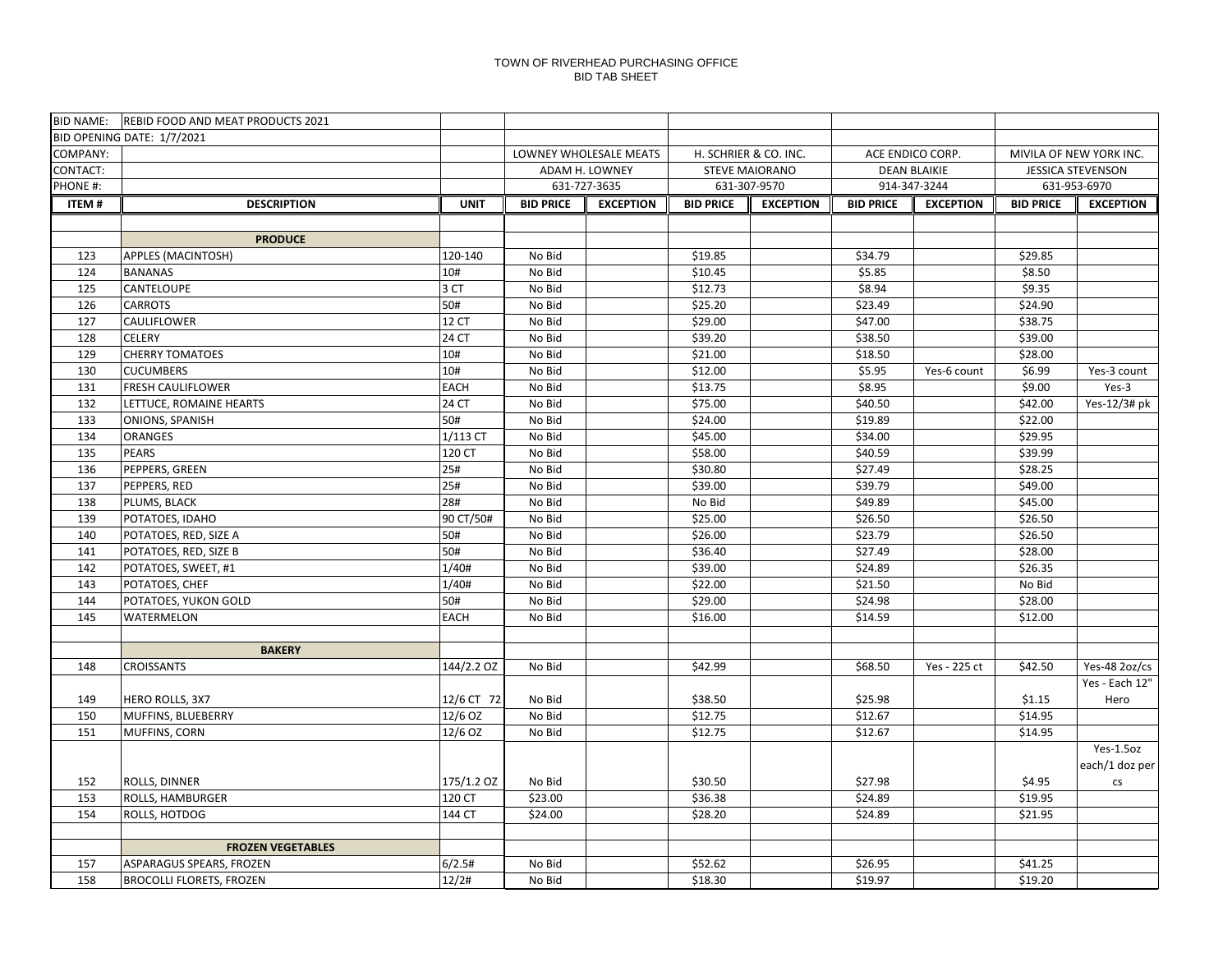|              | BID NAME: REBID FOOD AND MEAT PRODUCTS 2021                                                   |                |                  |                        |                                           |                  |                     |                         |                    |                          |
|--------------|-----------------------------------------------------------------------------------------------|----------------|------------------|------------------------|-------------------------------------------|------------------|---------------------|-------------------------|--------------------|--------------------------|
|              | BID OPENING DATE: 1/7/2021                                                                    |                |                  |                        |                                           |                  |                     |                         |                    |                          |
| COMPANY:     |                                                                                               |                |                  | LOWNEY WHOLESALE MEATS | H. SCHRIER & CO. INC.<br>ACE ENDICO CORP. |                  |                     | MIVILA OF NEW YORK INC. |                    |                          |
| CONTACT:     |                                                                                               |                |                  | ADAM H. LOWNEY         | <b>STEVE MAIORANO</b>                     |                  | <b>DEAN BLAIKIE</b> |                         |                    | <b>JESSICA STEVENSON</b> |
| PHONE #:     |                                                                                               |                |                  | 631-727-3635           |                                           | 631-307-9570     | 914-347-3244        |                         |                    | 631-953-6970             |
| <b>ITEM#</b> | <b>DESCRIPTION</b>                                                                            | <b>UNIT</b>    | <b>BID PRICE</b> | <b>EXCEPTION</b>       | <b>BID PRICE</b>                          | <b>EXCEPTION</b> | <b>BID PRICE</b>    | <b>EXCEPTION</b>        | <b>BID PRICE</b>   | <b>EXCEPTION</b>         |
| 159          | <b>BRUSSELS SPROUTS, FROZEN</b>                                                               | 12/2.5#        | No Bid           |                        | \$18.10                                   |                  | \$18.29             |                         | \$23.70            |                          |
|              |                                                                                               | 12/2.5#        |                  |                        |                                           |                  |                     |                         |                    |                          |
| 160          | CARROTS, BELGIAN CUT, FROZEN                                                                  | 40#            | No Bid           |                        | \$18.25                                   |                  | \$17.29             |                         | \$23.70            |                          |
|              |                                                                                               | 4/2.5#         |                  |                        |                                           |                  |                     |                         |                    |                          |
| 161          | CARROTS, DICED, FROZEN                                                                        | 10#            | No Bid           |                        | \$24.56                                   |                  | \$13.98             |                         | \$12.85            | Yes-20# bulk             |
|              |                                                                                               | 12/2#          |                  |                        |                                           |                  |                     |                         |                    |                          |
| 162          | CAULIFLOWER, FROZEN, (2 LB. PKGS.)                                                            | 24#            | No Bid           |                        | \$18.60                                   |                  | \$16.74             |                         | \$18.72            |                          |
| 163          | <b>COLLARD GREENS, FROZEN</b>                                                                 | 12/3#          | No Bid           |                        | \$24.20                                   |                  | \$24.98             |                         | \$27.36            |                          |
| 164          | GREEN BEANS, WHOLE, FROZEN                                                                    | 12/2.5#        | No Bid           |                        | \$19.45                                   |                  | \$19.29             |                         | \$23.70            |                          |
| 165          | KALE, FROZEN                                                                                  | 12/3#<br>12/2# | No Bid           |                        | \$25.98                                   |                  | \$27.69             |                         | \$27.72            |                          |
| 166<br>167   | OKRA, CUT, FROZEN<br>ONIONS, PEARL, FROZEN                                                    | 12/2#          | No Bid<br>No Bid |                        | \$19.20<br>\$27.90                        |                  | \$19.89<br>\$33.79  |                         | \$20.88<br>\$30.00 |                          |
| 168          | PEAS & CARROTS, FROZEN                                                                        | 12/2.5#        | \$26.00          |                        | \$21.86                                   |                  | \$20.47             |                         | \$23.70            |                          |
| 169          | PEAS, FROZEN                                                                                  | 12/2.5#        | \$23.00          |                        | \$22.69                                   |                  | \$23.98             |                         | \$23.70            |                          |
| 170          | POTATO MEDLEY, LAMB WESTON, #508, FROZEN                                                      | 5/3#           | No Bid           |                        | \$33.40                                   |                  | \$33.75             |                         | No Bid             |                          |
| 171          | SNAP PEAS, FROZEN                                                                             | 12/2#          | No Bid           |                        | No Bid                                    |                  | \$28.79             |                         | \$30.00            |                          |
| 172          | SPINACH, CHOPPED, FROZEN                                                                      | 12/3#          | \$24.00          |                        | \$22.60                                   |                  | \$23.59             |                         | \$24.12            |                          |
| 173          | SQUASH, YELLOW, SLICED, FROZEN                                                                | 12/3#          | No Bid           |                        | \$27.25                                   |                  | \$28.98             |                         | \$28.80            |                          |
| 174          | SQUASH, ZUCCHINI, SLICED, FROZEN                                                              | 12/3#          | No Bid           |                        | \$26.95                                   |                  | \$28.79             |                         | \$29.85            |                          |
| 175          | <b>STRING BEANS, CUT</b>                                                                      | 12/2#          | No Bid           |                        | \$18.75                                   |                  | \$18.39             |                         | \$20.40            |                          |
| 176          | TURNIP GREENS, CHOPPED, FROZEN                                                                | 12/3#          | No Bid           |                        | \$36.30                                   |                  | No Bid              |                         | \$39.60            |                          |
| 177          | TURNIPS, DICED, FROZEN                                                                        | 12/3#          | No Bid           |                        | No Bid                                    |                  | \$22.79             |                         | \$16.56            | Yes-12/2#                |
| 178          | VEGETABLE, CALIFORNIA BLEND, FROZEN                                                           | 12/2.5#        | No Bid           |                        | \$20.75                                   |                  | \$19.97             |                         | \$20.64            | Yes-12/2#                |
| 179          | VEGETABLE, ITALIAN BLEND, FROZEN                                                              | 12/2.5#        | No Bid           |                        | \$22.80                                   |                  | \$20.65             |                         | \$24.60            |                          |
| 180          | VEGETABLE, NORMANDY BLEND, FROZEN                                                             | 12/2.5#        | No Bid           |                        | \$22.80                                   |                  | \$20.49             |                         | \$24.60            |                          |
| 181          | VEGETABLE, SCANDINAVIAN BLEND, FROZEN                                                         | 12/2.5#        | No Bid           |                        | \$22.80                                   |                  | \$20.95             |                         | \$24.60            |                          |
| 182          | VEGETABLE, WINTER BLEND, FROZEN                                                               | 12/2.5#        | No Bid           |                        | \$22.80                                   |                  | \$22.19             |                         | \$25.50            |                          |
|              |                                                                                               |                |                  |                        |                                           |                  |                     |                         |                    |                          |
|              | <b>FROZEN MEAT/SEAFOOD</b>                                                                    |                |                  |                        |                                           |                  |                     |                         |                    |                          |
|              | CHICKEN CUTLET, PLAIN, FULLY COOKED, INDIVIDUALLY QUICK 40/4 OZ                               |                |                  |                        |                                           |                  |                     |                         |                    |                          |
| 185          | <b>FROZEN</b>                                                                                 | 10#            | \$35.00          |                        | \$35.90                                   |                  | \$33.79             |                         | \$45.90            |                          |
|              |                                                                                               |                |                  |                        |                                           |                  |                     |                         |                    | Yes - 24/5oz             |
| 186          | CHICKEN, BREAST FILETS, INDIVIDUALLY QUICK FROZEN                                             | 48 ct/5 0Z     | No Bid           |                        | \$57.60                                   |                  | No Bid              |                         | \$51.00            | per cs                   |
|              |                                                                                               |                |                  |                        |                                           |                  |                     |                         |                    | Yes - Koch               |
| 187<br>188   | CHICKEN, CORDON BLEU, BARBER FOODS, FROZEN<br>CHICKEN, LEG & THIGH, INDIVIDUALLY QUICK FROZEN | 48/7.330Z      | No Bid<br>No Bid |                        | \$53.00<br>\$37.75                        |                  | \$52.29<br>\$39.98  |                         | \$53.00<br>\$45.90 | 36/4oz per cs            |
| 189          | HAMBURGERS, 4 0Z PATTY, FROZEN                                                                | 10#            | \$33.00          |                        | \$32.40                                   |                  | \$32.50             |                         | \$29.50            |                          |
|              |                                                                                               |                |                  |                        |                                           |                  |                     |                         |                    |                          |
| 190          | RAW TIGER SHRIMP, 21-25 COUNT, CLEANED AND DEVEINED                                           | 5/2#           | \$70.00          |                        | \$57.60                                   |                  | \$58.95             |                         | \$59.90            |                          |
|              |                                                                                               |                |                  |                        |                                           |                  |                     |                         |                    |                          |
| 191          | SALMON PIECES, INDIVIDUALLY QUICK FROZEN                                                      | 10#/4 OZ       | \$78.00          |                        | \$81.30                                   |                  | \$61.98             |                         | \$84.90            | Yes-10#/8oz ea           |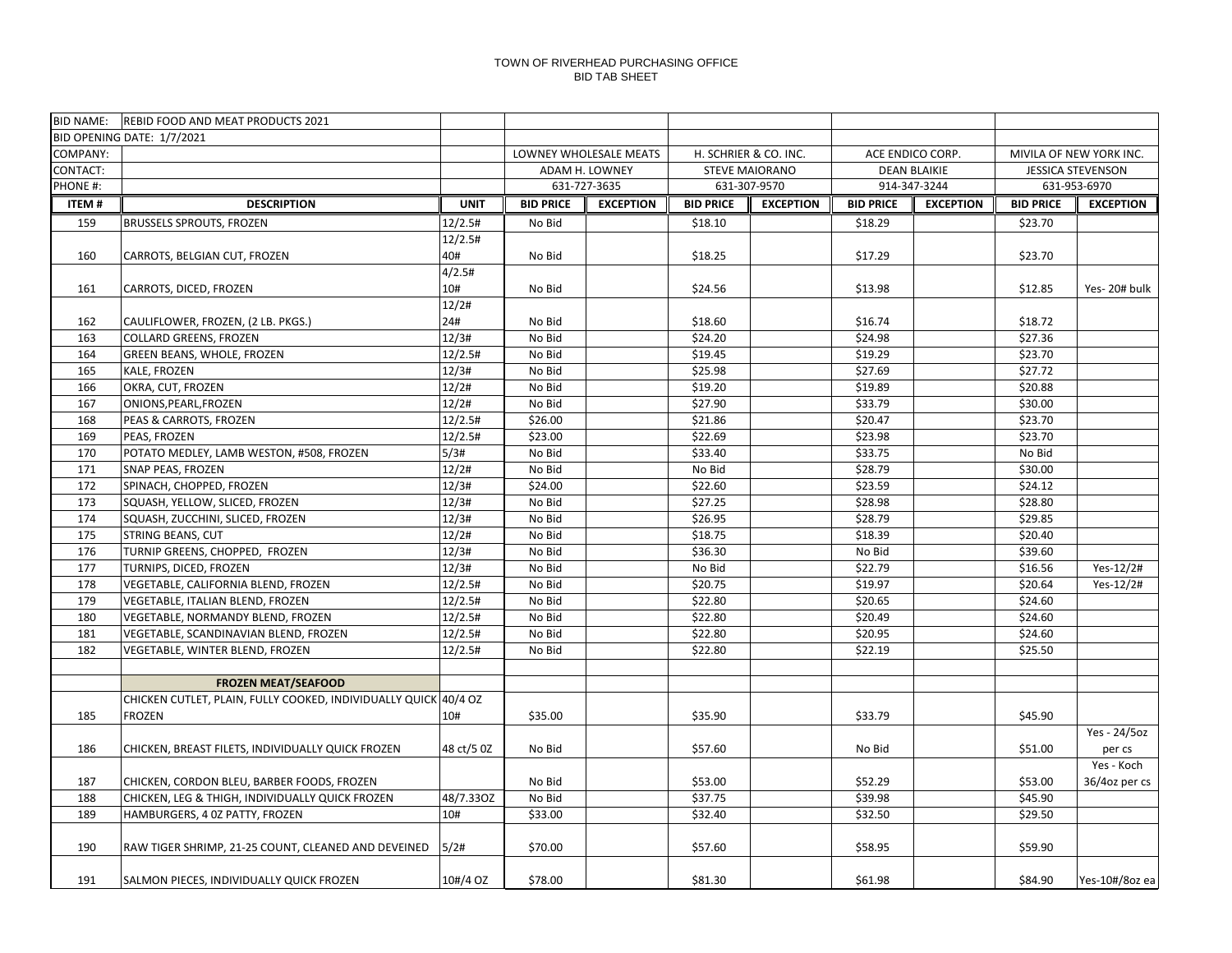|              | BID NAME: REBID FOOD AND MEAT PRODUCTS 2021                    |                        |                  |                        |                       |                       |                     |                  |                          |                              |
|--------------|----------------------------------------------------------------|------------------------|------------------|------------------------|-----------------------|-----------------------|---------------------|------------------|--------------------------|------------------------------|
|              | BID OPENING DATE: 1/7/2021                                     |                        |                  |                        |                       |                       |                     |                  |                          |                              |
| COMPANY:     |                                                                |                        |                  | LOWNEY WHOLESALE MEATS |                       | H. SCHRIER & CO. INC. |                     | ACE ENDICO CORP. | MIVILA OF NEW YORK INC.  |                              |
| CONTACT:     |                                                                |                        |                  | ADAM H. LOWNEY         | <b>STEVE MAIORANO</b> |                       | <b>DEAN BLAIKIE</b> |                  | <b>JESSICA STEVENSON</b> |                              |
| PHONE #:     |                                                                |                        |                  | 631-727-3635           |                       | 631-307-9570          |                     | 914-347-3244     |                          | 631-953-6970                 |
| <b>ITEM#</b> | <b>DESCRIPTION</b>                                             | <b>UNIT</b>            | <b>BID PRICE</b> | <b>EXCEPTION</b>       | <b>BID PRICE</b>      | <b>EXCEPTION</b>      | <b>BID PRICE</b>    | <b>EXCEPTION</b> | <b>BID PRICE</b>         | <b>EXCEPTION</b>             |
| 192          | SEA LEGS SUPREME                                               | 12/2.5#                | No Bid           |                        | \$48.00               |                       | \$53.29             |                  | \$94.80                  |                              |
| 193          | SALISBURY STEAK, INDIVIDUALLY QUICK FROZEN                     | 60/4 OZ                | No Bid           |                        | \$51.26               |                       | \$42.59             |                  | \$44.50                  |                              |
| 194          | SALISBURY STEAK IN GRAVY, FROZEN, 12 CT TRAY                   | 4/69OZ                 | No Bid           |                        | \$62.98               |                       | \$63.79             |                  | \$73.95                  |                              |
|              |                                                                |                        |                  |                        |                       |                       |                     |                  |                          |                              |
|              | <b>FROZEN DESSERTS</b>                                         |                        |                  |                        |                       |                       |                     |                  |                          |                              |
| 197          | CAKE, BROWNIE, SHEET, FROZEN                                   | 2 TRAYS                | No Bid           |                        | \$39.10               |                       | \$39.79             |                  | \$39.80                  |                              |
| 198          | CAKE, CARROT, SHEET, FROZEN                                    | 4/96 OZ                | No Bid           |                        | \$84.35               |                       | \$83.98             |                  | \$82.00                  |                              |
|              |                                                                |                        |                  |                        |                       |                       |                     |                  |                          |                              |
| 199          | CAKE, CHEESE, DAVID'S COOKIES NEW YORK STYLE, FROZEN           | 2/10"                  | No Bid           |                        | \$20.50               |                       | \$39.97             |                  | \$36.40                  |                              |
| 200          | CAKE, CRUMB, SHEET, FROZEN                                     | <b>EACH</b>            | No Bid           |                        | \$21.69               |                       | \$18.98             |                  | \$43.85                  | 96 ct                        |
|              |                                                                | 12/16 OZ               |                  |                        |                       |                       |                     |                  |                          |                              |
| 201          | CAKE, POUND, LOAF, FROZEN                                      | 192 OZ                 | No Bid           |                        | \$57.60               |                       | No Bid              |                  | \$56.50                  |                              |
| 202          | DANISH, ASSTD. FROZEN, WRAPPED                                 | 24 CT                  | No Bid           |                        | \$22.75               |                       | \$24.49             |                  | \$24.00                  |                              |
| 203          | ICE CREAM CUP, CHOCOLATE                                       | 96/4 OZ                | No Bid           |                        | \$24.34               |                       | \$28.79             |                  | \$12.85                  | YES-24/4oz                   |
| 204          | ICE CREAM CUP, VANILLA                                         | 96/4 OZ                | No Bid           |                        | \$24.35               |                       | \$28.50             |                  | \$12.85                  | YES-24/4oz                   |
| 205          | LIMONCELLO, PRESLICED, 14 SLICES, FROZEN                       | 4/BOX                  | \$88.00          |                        | \$98.00               |                       | \$49.10             | Yes - 2-10"      | No Bid                   |                              |
| 206          | PIE, COCONUT CUSTARD, SARA LEE                                 | 6/10"                  | No Bid           |                        | \$37.00               |                       | \$29.98             | Yes - Ace        | \$39.50                  |                              |
| 207          | PIE, PEACH, MRS SMITH'S                                        | 6/10"                  | No Bid           |                        | \$59.00               |                       | \$62.59             | Yes-ChefPierre   | \$56.50                  |                              |
| 208          | PIE, PUMPKIN, MRS SMITH'S                                      | 6/10"                  | No Bid           |                        | \$39.95               |                       | \$35.95             | Yes - Ace        | \$40.90                  |                              |
| 209          | PIES, APPLE, MRS. SMITH'S                                      | 6/10"                  | No Bid           |                        | \$36.95               |                       | \$28.79             | Yes - Ace        | \$38.00                  |                              |
| 210          | SORBET, RASBERRY                                               | 3 GAL                  | No Bid           |                        | No Bid                |                       | \$28.56             | Yes - 1.25 gal   | No Bid                   |                              |
| 211          | TIRAMISU, PRESLICED, 14 SLICES, FROZEN                         | 4/BOX                  | \$99.00          |                        | \$99.80               |                       | \$30.98             | 1/cs             | No Bid                   |                              |
|              |                                                                |                        |                  |                        |                       |                       |                     |                  |                          |                              |
|              | <b>FROZEN PREPARED FOODS</b>                                   |                        |                  |                        |                       |                       |                     |                  |                          |                              |
|              |                                                                | 40/4 OZ                |                  |                        |                       |                       |                     |                  |                          |                              |
| 214          | COD, BATTERED WITH CORONA, FROZEN                              | 10#                    | No Bid           |                        | \$72.00               |                       | \$63.79             |                  | \$59.75                  |                              |
|              |                                                                | 29/5.5 OZ              |                  |                        |                       |                       |                     |                  |                          | Yes-Pollack,                 |
| 215          | COD, POTATO CRUSTED, FROZEN                                    | 159 OZ                 | No Bid           |                        | \$69.95               |                       | \$71.89             |                  | \$68.90                  | 10#/40 4oz                   |
|              |                                                                |                        |                  |                        |                       |                       |                     |                  |                          | Yes-12# cs/                  |
| 216          | EGGPLANT ROLETTE, FROZEN                                       | 48/3.5 OZ              | No Bid           |                        | \$52.95               |                       | \$47.97<br>\$76.69  |                  | \$52.75<br>\$78.50       | 4.5oz                        |
| 217<br>218   | FISH, SOLE, SCALLOP & CRAB STUFFED, FROZEN                     | 32 CT/5 OZ<br>10#/3 OZ | No Bid<br>No Bid |                        | \$75.00<br>\$64.75    |                       | \$44.39             |                  | \$45.90                  |                              |
| 219          | KRABBY CAKES, MRS FRIDAY'S, FROZEN<br>LASAGNA ROLL UPS, FROZEN | $6/3.5$ OZ             | No Bid           |                        |                       |                       | \$33.79             |                  |                          |                              |
| 220          | MEATBALLS, PLAIN, FROZEN                                       | 10#/2 OZ               | \$32.00          |                        | \$30.46<br>\$35.30    |                       | \$25.89             |                  | \$31.45<br>\$23.20       | Yes-60/3.5oz<br>Yes-10#/1 oz |
| 221          | MEATBALLS, SWEDISH, FROZEN                                     | 10#/2 OZ               | No Bid           |                        | No Bid                |                       | \$65.98             | Yes-4-62oz       | \$61.90                  | Yes-4-62oz                   |
| 222          | PIERCE SUPER-CHIK'N, 8 PC CUT, BULK PACK, FROZEN               | 1/10#                  | No Bid           |                        | \$62.00               |                       | \$58.89             | $Yes-1/15lb$     | \$61.90                  | Yes-1/15lb                   |
| 223          | POT ROAST W/GRAVY COOKED                                       | 3/6#                   | No Bid           |                        | \$81.96               |                       | \$179.50            | Yes-2/15lb       | No Bid                   |                              |
| 224          | POTATO PANCAKE, FROZEN                                         | 432/.67 OZ             | No Bid           |                        | \$41.50               |                       | \$41.49             |                  | \$64.90                  | Yes-288ct                    |
| 225          | SAUSAGE LINKS, COOKED                                          | 160/1 OZ               | No Bid           |                        | \$24.75               |                       | \$29.39             |                  | \$34.90                  |                              |
| 226          | SHELLS, STUFFED, MEDIUM                                        | 120/2 OZ               | No Bid           |                        | \$42.95               |                       | \$32.15             |                  | \$33.50                  | Yes-96/1.75oz                |
| 227          | STUFFED CABBAGE, FROZEN                                        | 48 CT                  | No Bid           |                        | \$76.95               |                       | \$79.89             |                  | \$84.90                  |                              |
|              |                                                                |                        |                  |                        |                       |                       |                     |                  |                          |                              |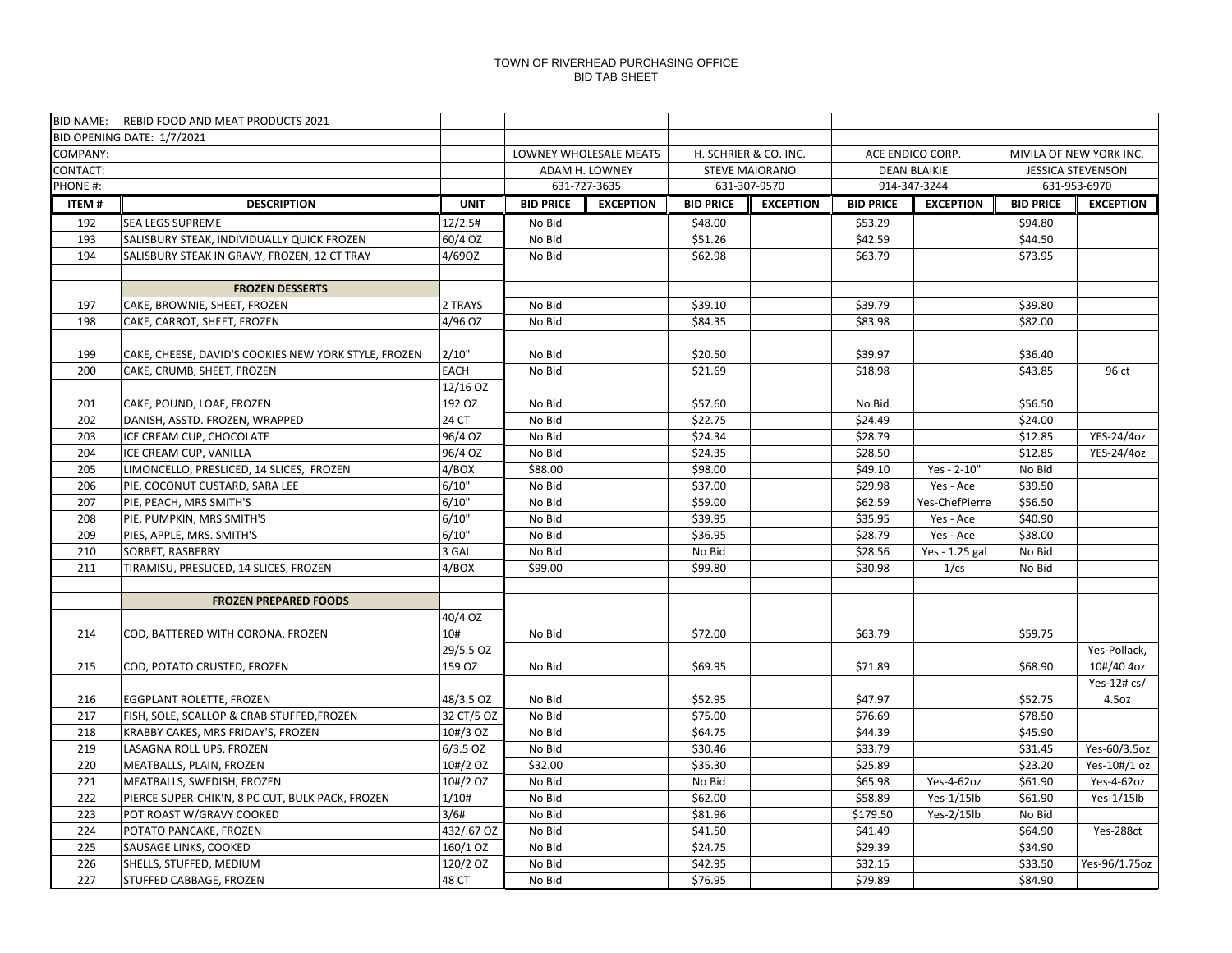| <b>BID NAME:</b> | <b>REBID FOOD AND MEAT PRODUCTS 2021</b>      |                |                  |                        |                  |                       |                  |                     |                          |                         |
|------------------|-----------------------------------------------|----------------|------------------|------------------------|------------------|-----------------------|------------------|---------------------|--------------------------|-------------------------|
|                  | BID OPENING DATE: 1/7/2021                    |                |                  |                        |                  |                       |                  |                     |                          |                         |
| COMPANY:         |                                               |                |                  | LOWNEY WHOLESALE MEATS |                  | H. SCHRIER & CO. INC. |                  | ACE ENDICO CORP.    |                          | MIVILA OF NEW YORK INC. |
| CONTACT:         |                                               |                |                  | ADAM H. LOWNEY         |                  | <b>STEVE MAIORANO</b> |                  | <b>DEAN BLAIKIE</b> | <b>JESSICA STEVENSON</b> |                         |
| PHONE #:         |                                               |                |                  | 631-727-3635           |                  | 631-307-9570          |                  | 914-347-3244        |                          | 631-953-6970            |
| <b>ITEM#</b>     | <b>DESCRIPTION</b>                            | <b>UNIT</b>    | <b>BID PRICE</b> | <b>EXCEPTION</b>       | <b>BID PRICE</b> | <b>EXCEPTION</b>      | <b>BID PRICE</b> | <b>EXCEPTION</b>    | <b>BID PRICE</b>         | <b>EXCEPTION</b>        |
| 228              | STUFFED PEPPERS, FROZEN, CAMPBELLS            | 48 CT          | No Bid           |                        | \$65.60          |                       | \$65.79          |                     | \$66.80                  |                         |
| 229              | <b>TATER TOTS, FROZEN</b>                     | 10#            | No Bid           |                        | \$49.75          |                       | \$43.98          |                     | \$27.80                  | Yes-30#                 |
|                  |                                               |                |                  |                        |                  |                       |                  |                     |                          |                         |
|                  | <b>FROZEN OTHER</b>                           |                |                  |                        |                  |                       |                  |                     |                          |                         |
| 232              | <b>EGG PRODUCT, FROZEN</b>                    | 6/5#           | No Bid           |                        | \$41.00          |                       | \$44.79          |                     | \$44.10                  |                         |
| 233              | JUICE, ORANGE, SUNCUP, FROZEN                 | 72/4 OZ        | No Bid           |                        | \$10.62          |                       | \$10.39          |                     | \$10.40                  |                         |
| 234              | JUICE, APPLE, SUNCUP, FROZEN                  | 72/4 OZ        | No Bid           |                        | \$9.75           |                       | \$9.42           |                     | \$9.45                   |                         |
| 235              | JUICE, PINEAPPLE-ORANGE, SUNCUP, FROZEN       | 72/40Z         | No Bid           |                        | \$10.62          |                       | \$10.24          |                     | \$10.95                  |                         |
|                  |                                               |                |                  |                        |                  |                       |                  |                     |                          |                         |
|                  | <b>DAIRY</b>                                  |                |                  |                        |                  |                       |                  |                     |                          |                         |
| 238              | <b>BUTTER BLOCK</b>                           | 36/1#          | \$94.50          |                        | \$86.00          |                       | \$80.00          |                     | \$108.00                 |                         |
|                  |                                               | 4/4.25#        |                  |                        |                  |                       |                  |                     |                          |                         |
| 239              | <b>BUTTER PATTIES (individual)</b>            | 17#            | No Bid           |                        | \$64.95          |                       | \$51.00          |                     | \$64.94                  | Yes - 17#               |
|                  |                                               | 4/1.5#         |                  |                        |                  |                       |                  |                     |                          |                         |
| 240              | CANNOLI CREAM BAGS W/CHOCOLATE CHIPS          | 6#             | No Bid           |                        | \$24.50          |                       | \$23.97          |                     | \$24.00                  | Yes - $6#$              |
| 241              | CHEESE, AMERICAN, LOAF, DELUXE WHITE          | 4/5#           | No Bid           |                        | No Bid           |                       | \$78.00          | Yes-6/5#            | \$63.80                  |                         |
| 242              | CHEESE, AMERICAN, SLICED, DELUXE WHITE        | 4/5#           | \$52.00          |                        | No Bid           |                       | \$72.00          | Yes-6/5#            | \$52.90                  |                         |
| 243              | CHEESE, COTTAGE                               | 4/5#           | \$45.00          |                        | \$51.90          |                       | \$37.89          |                     | \$30.00                  |                         |
| 244              | CHEESE, MOZZARELLA, BLOCK                     | 5#             | \$13.00          |                        | \$19.70          |                       | \$14.34          | Yes - $6#$          | \$3.05/lb                |                         |
| 245              | CHEESE, PARMESAN, PC                          | 200/.5 EA      | No Bid           |                        | \$16.59          |                       | \$45.79          | <b>Yes - 500ct</b>  | \$18.95                  |                         |
| 246              | CHEESE, SWISS (4" x 4" LOAF), FINLANDIA       | 7#             | \$28.00          |                        | \$29.20          |                       | \$31.85          |                     | \$2.95/lb                |                         |
| 247              | CHEESE, CHEDDAR, SHREDDED                     | 5#             | No Bid           |                        | \$18.00          |                       | \$10.95          |                     | \$13.75                  |                         |
| 248              | CREAM CHEESE, PC                              | $100/1$ OZ     | No Bid           |                        | No Bid           |                       | \$18.69          |                     | \$18.65                  |                         |
| 249              | <b>EGGS, FRESH</b>                            | 15 DZ          | No Bid           |                        | No Bid           |                       | \$17.62          |                     | \$24.75                  |                         |
|                  |                                               |                |                  |                        |                  |                       |                  |                     |                          |                         |
|                  |                                               |                |                  |                        |                  |                       |                  |                     |                          | Yes-Tropicana           |
| 250              | JUICE, ORANGE, HOMEMAKER                      | 8/590Z         | No Bid           |                        | \$18.95          |                       | \$18.89          |                     | \$27.85                  | $6/52$ oz               |
| 251              | <b>SOUR CREAM</b>                             | 10#            | No Bid           |                        | \$28.95          |                       | \$16.92          |                     | \$7.90                   |                         |
| 252              | WHIPPED CREAM, REAL, EVER-FRESH, AEROSOLE CAN | 12/15 OZ       | No Bid           |                        | \$25.00          |                       | \$26.49          |                     | \$27.75                  |                         |
| 253              | WHIPPED TOPPING, EVERY READY, PIPING BAGS     | 12/32 OZ       | No Bid           |                        | \$48.30          |                       | \$46.79          |                     | \$46.80                  |                         |
| 254              | YOGURT, ALL LOW FAT, FLAVORS                  | 48/4 OZ        | No Bid           |                        | \$14.85          |                       | \$14.89          |                     | \$18.95                  |                         |
|                  |                                               |                |                  |                        |                  |                       |                  |                     |                          |                         |
|                  | <b>MEAT, FRESH</b>                            |                |                  |                        |                  |                       |                  |                     |                          |                         |
| 257              | BEEF, BOTTOM ROUND, RAW                       | $4/6 - 8#$     | No Bid           |                        | No Bid           |                       | \$3.49/lb        |                     | \$3.70/lb                |                         |
| 258              | BEEF, CHOPPED 80/20, FRESH, RAW               | 2.90#          | \$35.00          |                        | No Bid           |                       | \$3.02/lb        |                     | \$2.79/lb                |                         |
| 259              | BEEF, TOP ROUND, TRIMMED & TIED, RAW          | 15#            | \$60.00          |                        | No Bid           |                       | \$4.71/lb        |                     | \$4.60/lb                |                         |
| 260              | BONELESS PRIME RIB, OVEN READY, CHOICE        | 88# AVG        | No Bid           |                        | No Bid           |                       | \$9.50/lb        |                     | \$14.95/lb               |                         |
| 261              | CHICKEN BREAST, RAW                           | 40#<br>2/7#    | \$60.00          |                        | No Bid           |                       | \$60.58          |                     | \$1.69/lb                |                         |
| 262              | CORNED BEEF, LEAN, MOSEY'S                    |                | No Bid           |                        | \$4.37/lb        |                       | \$4.89           |                     | \$3.85/lb                | Yes                     |
| 263              | HAM, DELI, DELUXE, LOW SODIUM                 | <b>26# AVG</b> | No Bid           |                        | \$3.91/lb        |                       | \$4.99           |                     | \$2.95/lb                |                         |
| 264              | HOT DOGS, ALL BEEF, SABRETT                   | 5#             | No Bid           |                        | \$35.95          |                       | \$23.95          |                     | \$23.85                  |                         |